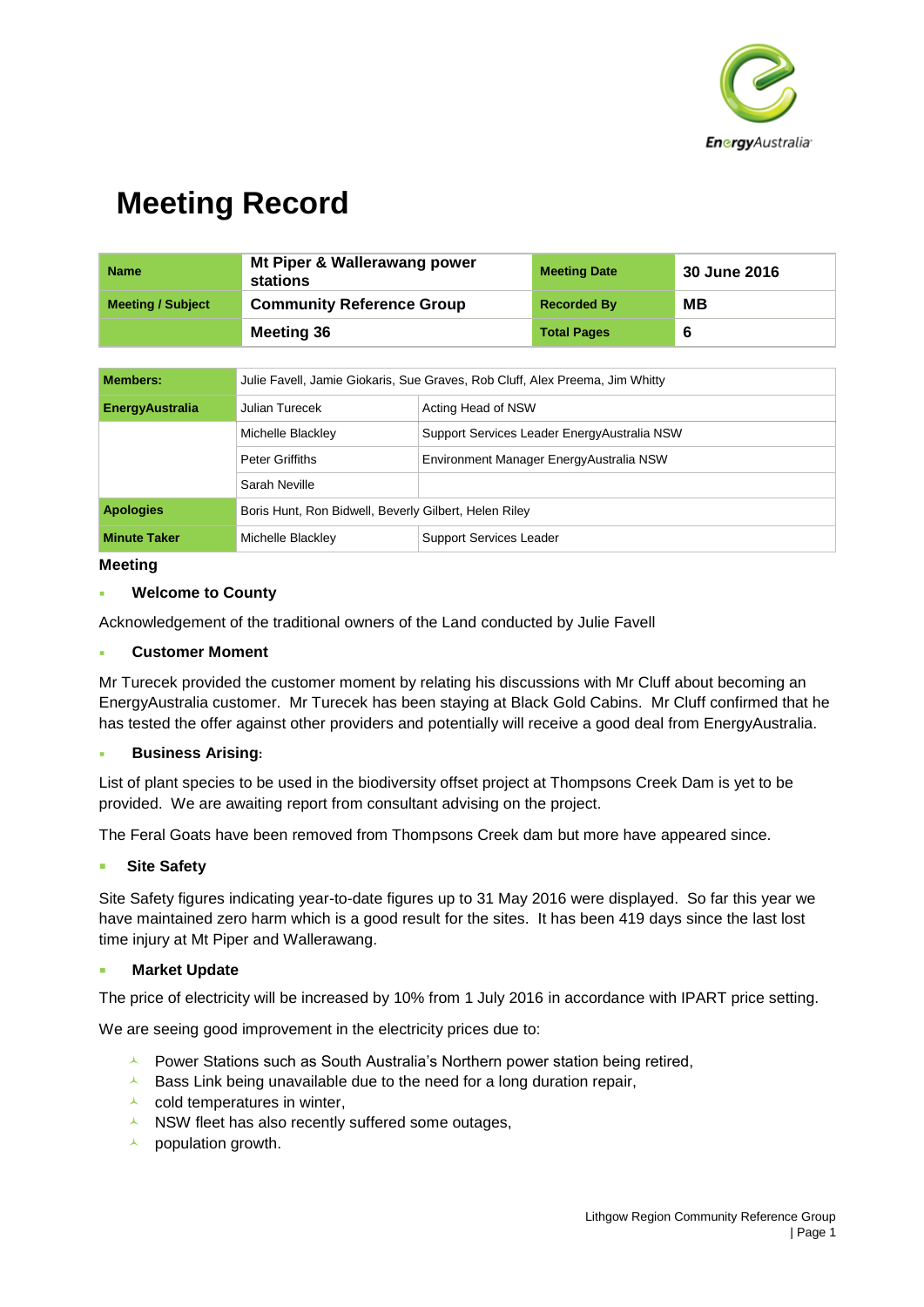

South Australia is almost completely reliant on gas, wind and solar generation. This is causing some high prices for South Australian consumers as their demand is not fully serviced when the wind generation is low.

The average price has levelled and is starting to come up. We feel that a carbon tax of some type will be re-introduced to the market to attempt to achieve cleaner generation targets. If this were to happen, Hazelwood would be a prime candidate for closure as an older power station, low availability and generation achievements, less reliable and burns brown coal. For example Hazelwood produces 1.5 tonne of carbon emissions per kilowatt hour while Mt Piper produces 0.9 tonne and a gas generator such as Tallawarra produces 0.4 tonne.

In NSW, Liddell could also be under operational pressure due to lower availability and generation with less reliability.

### **Operational Update**

Mt Piper coal deliveries have been significantly reduced due to Springvale's long wall shift. We have also been having problems with coal handling due to water retention in the coal from our stockpile which has caused a lot of work for our personnel.

We are planning for the upcoming Mt Piper Unit 1 Outage with the proposed works on:

- Turbine
- Boiler
- **Air heater**
- DCS Upgrade completion
- Plant Control Room ergonomic upgrade

Usually outages avoid the high Winter and Summer periods to ensure peak demand levels are met. Outages are usually conducted in the milder seasons of Spring and early Autumn.

We are about to announce an expression of interest program to re-purpose the Wallerawang power station site. We have discussed the expression of interest with local stakeholders such as the Lithgow City Council. We are seeking business development opportunities to re-purpose either all or part of the site. The expression of interest will be launched 1 July 2016 and closes 15 August 2016.

We advise that Channel 7 Prime News did get this story wrong last night as they attempted to get a scoop on the story. We cannot restart Wallerawang as a power station now with the equipment that we have already dismantled.

We can confirm that there are viable industries interested to use some of the facilities on the Wallerawang site. We have already had approaches for the rail siding, warehouse building, turbine hall and office areas. Of course the site has various buildings, communication network, security, water and power services.

EnergyAustralia would obviously save costs not having to dismantle some of the infrastructure on the site.

We are hoping for a quick process and have some agreements in place by the end of 2016. We will pick the best use for the site or combination of uses which will provide investment and employment opportunities for the local community.

The committee membership indicated their understanding for the need of a fair and transparent process while getting the best possible deal for EnergyAustralia and the State.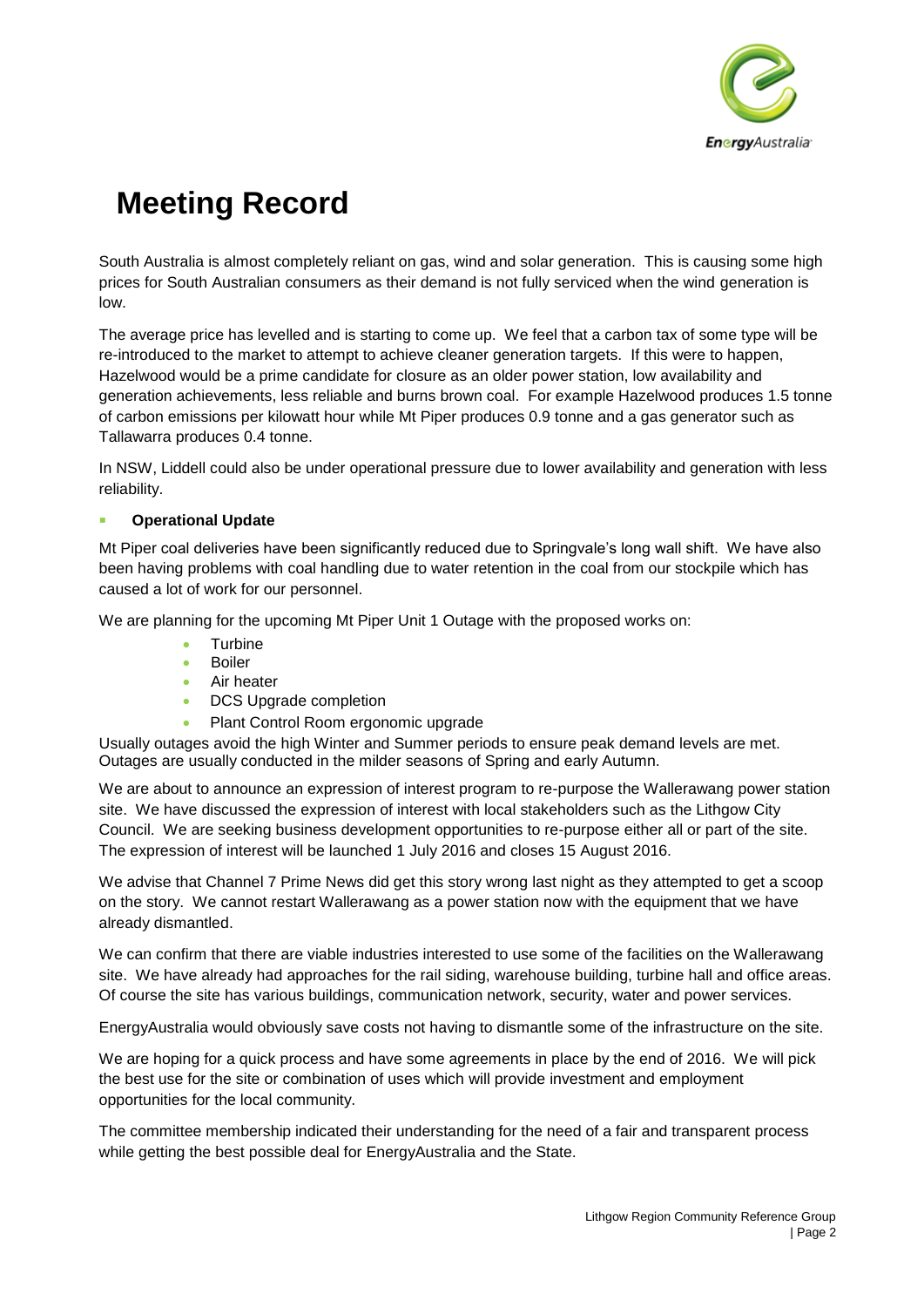

Ms Favell asked about possible contamination issues for the site. The Committee were advised that there are different issues in different parts of the site. The Office of the Environment will manage the process of rehabilitation programs and contamination treatments.

The feedback we have heard thus far from the stakeholders we have discussed this with has been very positive.

Ms Favell asked about the proposed developments be compatible with residential areas. Any developments would need to go through a development application process which allowed for community input and appropriate review from the various government bodies.

Mr Whitty asked if purchase or lease was being proposed. Mr Turecek advised that it would depend on the expression of interest and the proponents' intended purpose and the number of different applications that may be considered.

Ms Favell asked if the manufacture of solar panels could be considered. It was expressed that it would be difficult for an Australian based manufacturer to compete with the products already on the market from India, China and Germany.

The dismantling work at Wallerawang continues with the second package for EA Auctions is 92% complete. The third package is being programmed at the moment.

Unit 7 Cooling Tower removal works are still under evaluation with Treasury. The last of the negotiations with for the proposed Owner's Engineer are being finalised.

### **Rail Unloader**

There has been no change with the status of the rail unloader site with environmental monitoring and the agistment lease continuing. EnergyAustralia are continuing to assess all our options.

It was further discussed by the Committee that this rail unloader would have huge costs to upgrade bridges on the line and would need that these costs would all need to be considered before EnergyAustralia committed to the project.

### **Water Management**

Oberon Dam currently at 54.65% which is a decrease from our last meeting. Our active storage is at 95.1% with Lake Wallace still spilling and Lake Lyell will soon spill. There is an amber algal alert for Lake Lyell.

A question was raised about the "ownership" of the water. It was explained that EnergyAustralia extracted and paid for the water under license from Department of Primary Industry – Water. These rights were not tradeable and were continually monitored.

### **Lamberts North**

- The ash placement volume from March 2016 to May 2016 was 49607 tonne. The ash placement will continue through from now to August 2016.
- No complaints have been received or incidents recorded in the same period
- The 2014/15 Annual Environment Management Report was submitted March 2016.
- All conditions of the approval have been met
- The approved Biodiversity Offset Management Plan requirement of a flora and fauna survey has been conducted. Tree planting has been planned to commence by the end of 2016. The committee asked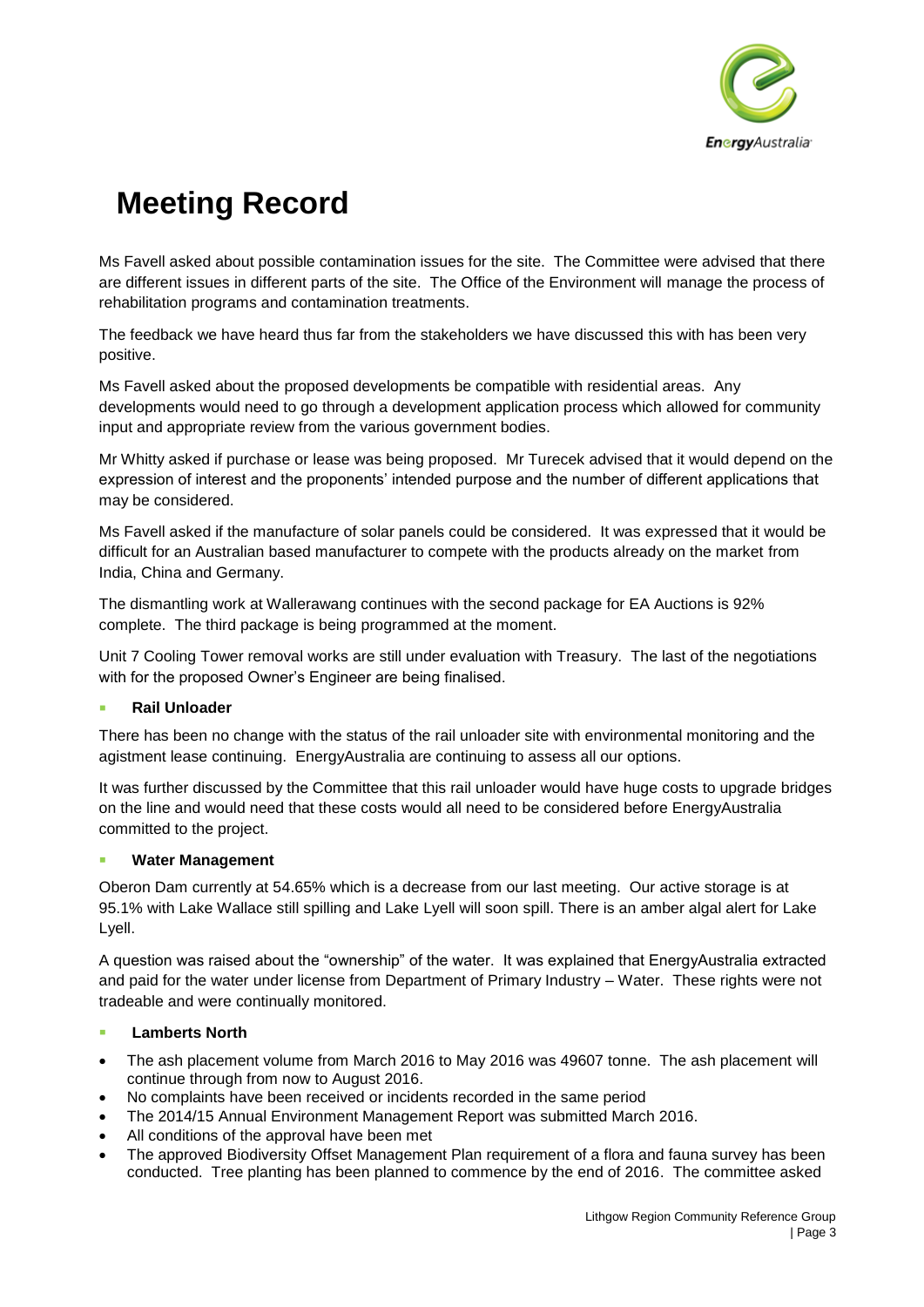

about the planting methodologies to be used and whether the Community Nursery could be involved in supplying the plants.

ACTION: Further information to be supplied to the committee at the next meeting.

#### **Joint EnergyAustralia NSW/Centennial Water Project**

EA and Centennial are continuing work on the Water Treatment Project. The project will transfer water from existing underground mine dewatering facilities for industrial reuse at the Mount Piper Power Station. The proposal includes for a new water pipeline from Springvale to Mt Piper and a new treatment facility to be constructed at Mt Piper.

A question was asked if Mt Piper would then use treated water only. Mt Piper have agreed to use all available treated water as the first priority. Any other demand for water will be met by existing supplies from the Cox's River catchment. The project will treat in the order of 30ML/day. The overall objective is to improve the water quality in the Upper Cox's River System.

The preliminary environment assessment is being finalised and will be submitted to the NSW Dept of Planning in the coming weeks.

Both Centennial and EnergyAustralia are currently consulting with key local stakeholders including Lithgow City Council and the general community. We would be keen to hear any feedback from this committee and the communities you all represent.

Ms Graves asked if there had been any consideration about the water discharge from Clarence Colliery which discharges into the Wollangambie catchment. The committee was advised this is not in the scope of this project.

Members of the committee expressed their belief that large amounts of water was available in the area due to mining operations and that the proposed water pipeline could carry this resource to Mt Piper from other areas with any unused treated water discharged into the natural water courses to the ecological benefit for the region and to feed into Sydney Basin catchment. It should be noted that the other water sources are outside of the scope of this project.

### **Sponsorship Process**

The committee were advised that all the successful applicants for the First Sponsorship Grants funding had been advised with some allocations already distributed to the recipients. An article will be put in the Lithgow Mercury to indicate the successful applicants and their projects.

The successful 2016 H1 Community Grants program applications were summarised for the Forum. ng this issue with the Lithgow City Council as they are the leaseholder of this area.

#### **Infrasound Investigation**

We have shared our report with the complainant and we are awaiting their reply.

We have sought permission from the complainant to conduct some testing on their property. We will continue to keep the Forum and the complainant informed of our progress on this matter.

#### **General Business**

The NuRock project development was followed up and explained again for those members who were unfamiliar with the business development proposal. The part funding for this project is being considered by EnergyAustralia for a smaller plant which would process up to 30 kilo tonnes of ash. Private investment is still being sought and does take time to get this sort of investment lined up to fund such a project.

The project is looking more favourable as a brand name builder is showing some interest in using the product due to its benefits in handling and its potential lower price.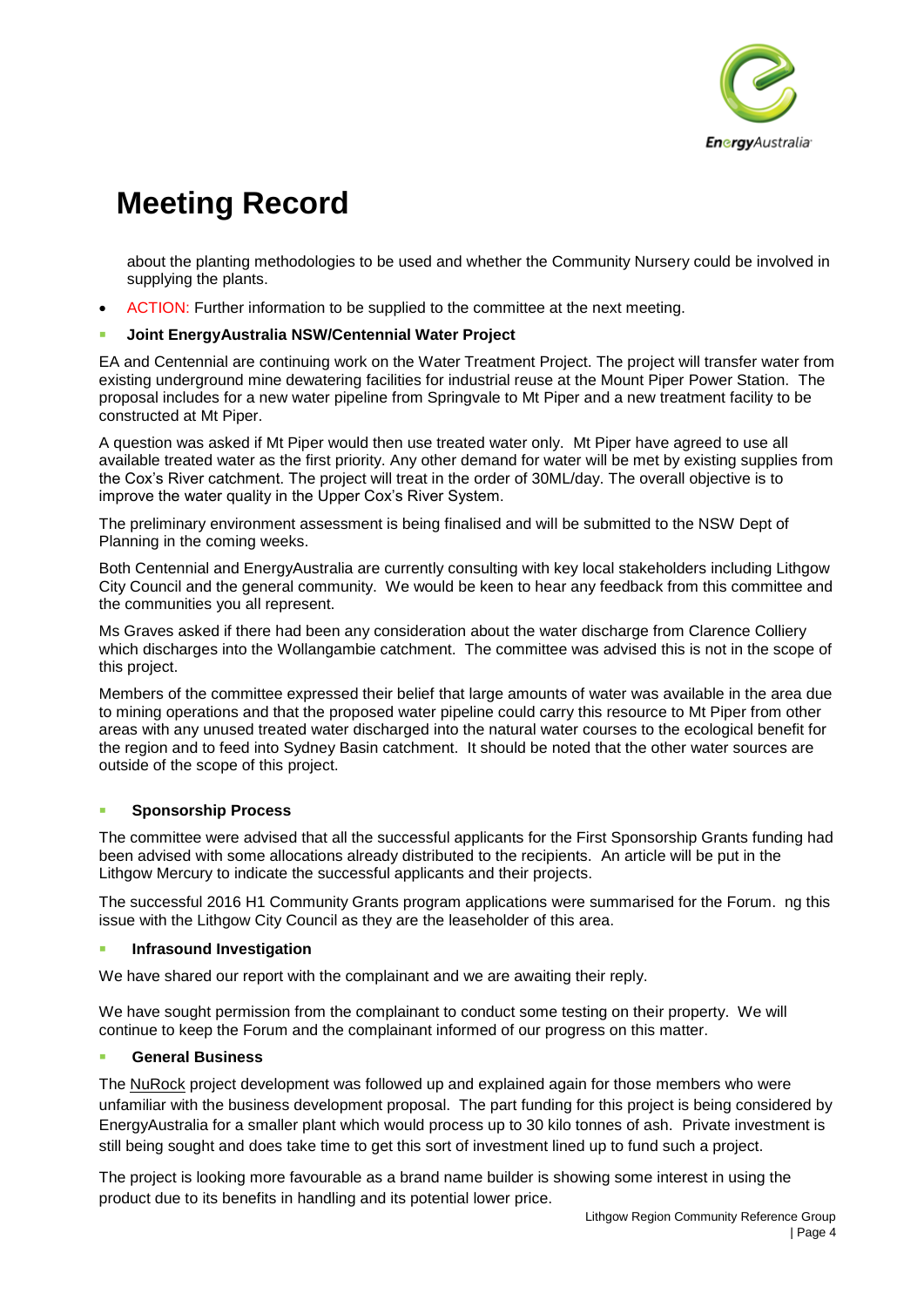

Also these blocks have been used in South Australia for some time showing little to no deterioration.

Ms Favell raised the funding issue for Trail Maps and Signage for the local area including an information sign to be installed at the tourist centre in Lithgow. An example is Hassan's Walls walk which has a wonderful view of the Hartley Valley.

ACTION: Michelle Blackley to ring Kellie Barrow of the Lithgow City Council to enquire into the funding proposal.

The committee was also advised of the Department of Planning development of new guidelines for establishing and maintaining Community Consultative Committees. The draft guidelines, the Toolkit including nomination forms, advertising advice, code of conduct, declaration of pecuniary and nonpecuniary interests with a page of frequently asked questions were given to the committee members. EnergyAustralia requested feedback on this approach and the proposal to merge Pinedale Mine Community Consultative Committee and the Mt Piper and Wallerawang Community Reference Group utilising the proposed processes.

All existing members were encouraged to seek membership on this new committee. It was proposed that the merge could occur in time for the planned November meeting. In the meantime the August meeting would go ahead under the existing process.

The immediate feedback was favourable but Ms Favell expressed some concern that the Pinedale committee was not entirely responsive to some complaints and questions that she has submitted.

ACTION: Sarah Neville to investigate this situation and provide feedback at the next meeting.

Mr Whitty raised a concern regarding the continuation of managing the water levels in Lidsdale Cut with Wallerawang's closure. In the past her farm had been flooded due to rising levels. The committee was advised that EnergyAustralia would continue to manage the water levels in Lidsdale Cut as part of its overall responsibility to manage the Wallerawang site. This issue was not something that can be walked away from and rehabilitation would need to include Lidsdale Cut water management into the future

It was noted that this water level would not be affected by the Springvale Water Pipeline project.

Other water management issues such as the Wallerawang Ash Dam are still covered under the Wallerawang DDR Project and would continue to be managed until rehabilitation of the area was put into effect.

Ms Favell reiterated that the Pinedale Mine questions needed to be answered and that Pinedale was not to be extended too close to neighbouring properties. In her opinion, 600 metres was not enough distance between Pinedale Mine and residents. Two subdivisions have been developed recently in the area, Karawartha Drive and View St and in her opinion, it was not reasonable to adversely affect these properties.

A request to reuse the Wallerawang Schoolhouse for the Wallerawang Lidsdale Progress Association Mens' Shed will soon be sent to EnergyAustralia for consideration.

A question was asked about the progress on the request to reuse some light poles and lights from Wallerawang power station unit 7 cooling towers for the Wallerawang Football Field. The committee was advised that the application was being considered by the DDR team and an answer would be returned shortly.